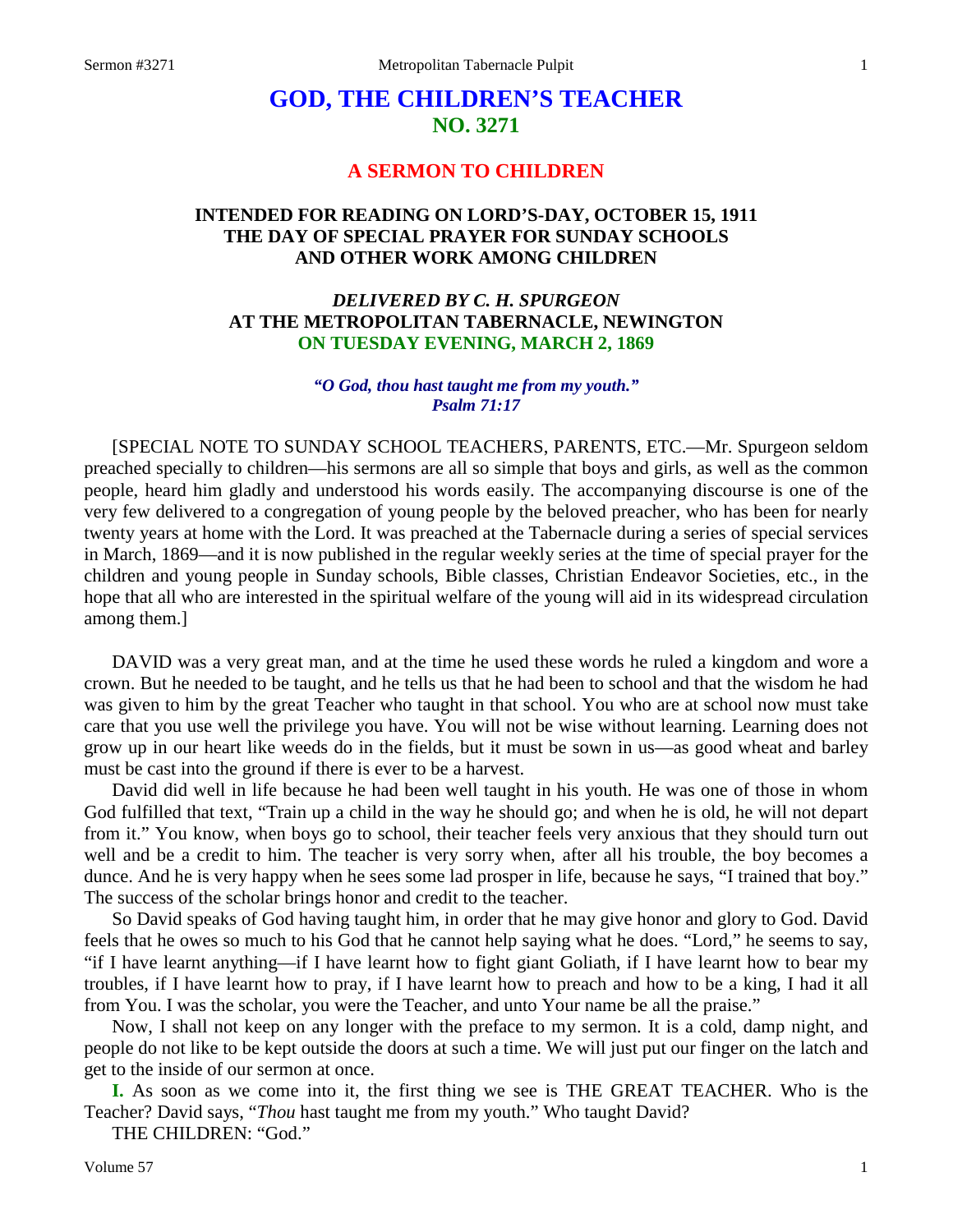Mr. SPURGEON: Yes, that is right, God was David's Teacher. He says in the text, "O God, thou hast taught me from my youth." I have no doubt that David had other teachers, but all the teachers he had would not have been of any practical use to him if he had not also been taught by God.

Now, if God is the Teacher, we shall notice, first, that *God is an effective Teacher.* David had been taught by his good mother. I know he had a godly mother, for he says, "Lord, truly I am thy servant. I am thy servant and the son of thy handmaid." He calls his mother, God's handmaid, which shows that she was one of God's servants. I have no doubt that she took David on her knee and taught him God's Word while he was but a child, for he had such a love of it afterwards that he must have had a love of it while he was yet little. After his mother, I have no doubt his father taught him. What was the name of David's father?

## THE CHILDREN: "Jesse."

Mr. SPURGEON: Quite right. And we believe that Jesse was also one of God's people, and that he would have been sure to teach his son wisely and train him up in the way he should go. I think there was another person who taught David, namely, the prophet Samuel. You recollect that Samuel anointed David while he was yet a youth. He poured oil on his head and told him that he would one day be a king over God's people. I feel sure that Samuel told him what God's will was and tried to train him so that he might, when he became a king, do God's good pleasure rightly.

But all these teachers—his mother, his father, and the prophet—could not have taught David if God had not taught him, too. You see, dear Children, your teachers, though they are very good and kind, can only get at your ear—but God gets at the heart—and that is where we most need to be taught.

Suppose my watch should get out of order so that it would not run and I could not get it open, all I could do in polishing up the gold outside, or cleaning the glass, would not make it go. I must take it to some watchmaker who could get at the inside, and who could touch the mainspring, or clean out the wheels.

Now, your teachers cannot get at that which is inside of you as they could wish unless God helps them. But God can get at the heart, which is like the mainspring of the watch. He can get at our thoughts and feelings, which are like the wheels. I trust that you, my dear children, may be taught of God from your youth, because God is an effectual Teacher.

The next point is that *God is a condescending Teacher.* Have you ever thought of this? The great God made yon blue sky, the sun and the moon, and all those bright stars that we see at night, and piled up the big mountains, and poured out the great seas and oceans from the hollow of His hand, and He is so great that all the things in this world are just like nothing when compared to Him—and yet He stoops to teach children.

He stooped to teach David. David says, "Thou hast taught me from my youth." Would not some of you girls like to go to school if the Queen were to take a class? I am sure that nearly all the young ladies and all the little girls in London would be tearing away to the place if the Queen would but teach a class. You would think it such a great honor to be taught by Her Majesty.

Oh, but when God teaches, what a wonderful stoop of condescending love that is! He who made the world and bears all things up by His everlasting might, condescends to be a Teacher of little children. "Thou hast taught me from my youth."

Perhaps you have heard of that holy man, Mr. John Eliot. He went away from all his home comforts, out among the Red Indians, and spent his life in preaching to them. And when he was sick and near to death, he was lying in a hut upon a hard couch, and what think you was the last thing he did? He had a New Testament and he was teaching a little Red Indian boy his A B C, and making him spell out some simple text from God's holy Word.

"Oh, but!" one said, "does this great missionary teach that little red-faced, copper-colored boy?" "Yes," replied Eliot, "I prayed to God that I might never live to be useless. So, now I cannot preach, I am trying to teach Jesus Christ to this one little boy." That was very kind of him, but think of the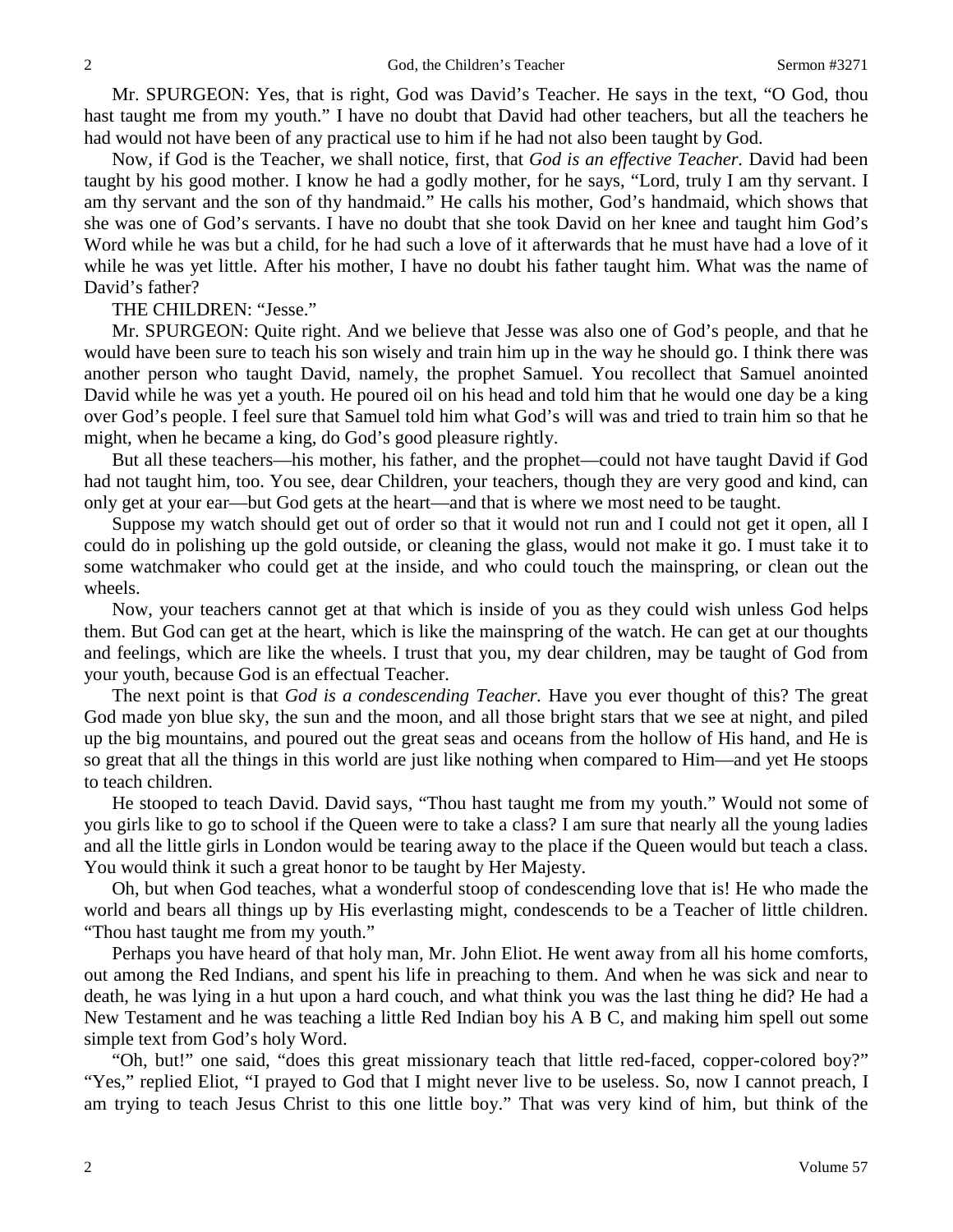kindness of the great God, who wheels the stars along and calls them all by their names, that He should condescend to teach us*.*

Dear Children, do not refuse to be taught by God. But on the contrary, let this be your resolve, "My Father, You shall be the Guide of my youth." Ask the Lord to teach you, for as surely as He taught David, He is willing to teach you tonight.

My next remark is that *God is a loving Teacher.* I know you boys and girls in the Sunday school classes like to have a smiling-faced teacher. You do not care to have one who is very cross and shorttempered with you and inclined to give you a box on the ears. You like somebody who is very kind.

I cannot tell you how kind God is to us, how patient, how compassionate, how tender. A good mother was telling her little girl a lesson over ever so many times—I think it was nineteen or twenty times—and someone said, "How can you have the patience to tell the child the same thing twenty times?" "Why!" she replied, "I tell her twenty times because nineteen are not sufficient."

Now, our God not only tells us twenty times, but twenty thousand times if necessary. "For precept must be upon precept, precept upon precept; line upon line, line upon line; here a little, and there a little." From our very earliest childhood, right on, God keeps teaching us with great patience, and yet some of us are so wicked or so thoughtless that we forget what He teaches us almost as soon as we hear it. And we go on to do the wrong thing which He tells us not to do, and we forget to do the right thing which He bids us do.

Yet He does not strike us dead. He still continues preaching to us, teaching us on the Sabbath, and on the weekdays by His Book, and by His Spirit, and by His ministers, and by our teachers, and in a thousand ways. Oh, what a kind and patient Teacher the Lord our God is! But I must not keep you long on any one point.

The next truth is that *God is a wise Teacher.* Have you ever thought what a wise Teacher God is? I will prove to you that He is very wise, for, do you know, He teaches not only men, but He can teach beasts? Did you ever see a beaver? Perhaps you did at the Zoological Gardens. Well, those beavers have flat tails and they know how to use them just like bricklayers use their trowels. And they will go and nibble away at trees, get bits of wood, and go down to a river and build a house. Nobody could build such a house, so fit for beavers, as they build.

They daub it, and plaster it—you would think that they had been apprenticed to a plasterer, they do the work so well. Who taught the beavers to build a house? Why, God! And how wise He must be to teach even the animals He has created. How wise He must be to teach the beaver to build a house! But God not only teaches beasts, He also teaches fish—and I never heard of any man who could teach a fish as God does.

The fishes of the sea know exactly the day of the month when they ought to begin to go round the English coast. And the herrings and the mackerel come exactly to the time, though nobody rings the bell to say to them, "It is such a day of the week, and such a month of the year, and you ought to swim away." When the time comes for them to go back again, away they go, and they seem to understand everything that they should do. If God can teach even the fish of the sea, what a wise Teacher He must be!

It is said that many years ago, there was a very wise man who lived at Cambridge and he taught scholars Latin and Greek, and many things that seemed very strange to the people who lived then. And the news flew abroad that there was a wonderful man there who knew everything—a little about the stars and a great deal about all sorts of things. The young men all over Europe began to flock to him and that is how there came to be a University at Cambridge, for the fame of the man's learning drew those who wanted to be taught to come and be pupils to him.

Now, when God can teach even the beasts and the fishes, you boys and girls and grownup people ought to say, "Lord, let us be scholars in Your school!" Why, my dear friend over here, Mr. Johnson, is such a good teacher that the boys come and fill the schoolhouse! If he were a bad teacher, he would not have half the number of boys that he has. A good teacher is sure to draw pupils—and God is the best and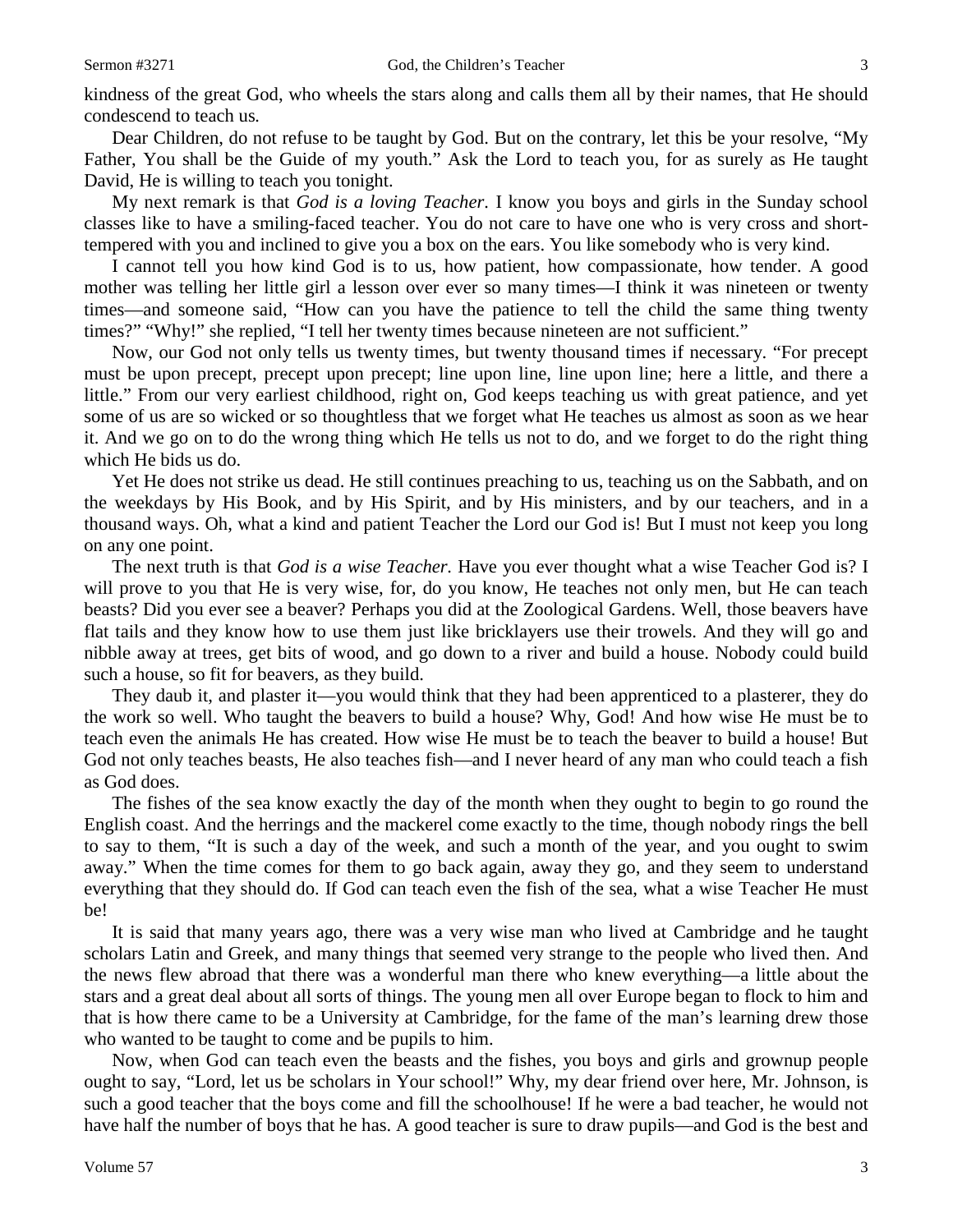wisest Teacher. Oh, may His grace draw you to His school, that you may be able to say with David, "Thou hast taught me from my youth"!

I have only one more point to speak upon under this head, so do not grow weary. *God is a needful Teacher.* It is really necessary that every one of us should be taught of God, for if we are not, somebody else will teach us—and that somebody else will so teach us that we shall lose our souls forever.

There was a sad sight seen some years ago, I daresay the likes of it have been seen far too often. A minister called at a house and he saw a woman crying, oh, so bitterly, and she refused to be comforted! The minister said, "My good woman, what is the matter?" She answered, "Oh, my boy, my boy, my boy!"

"What, is he ill?" "Oh, no, sir, worse than that!" "Is he dead?" "Worse than that." "What is the matter?" "Oh, my boy, my boy!" "Where is he?" "Oh, sir, he is in prison—in prison for stealing—and it is all my fault!" "How is that?" said he. "Why, I took him to the theater, and if there is any place where children can learn to do wrong, it is there!" And so she began to cry again. "I took him there and that was the first step in his ruin. And now my boy is lost."

Ah, if you do not go to God to teach you, the devil will teach you! Do you know, the devil has plenty of teachers? I see them on Sunday—I mean bad boys and bad girls, who teach other boys and girls to do wrong. The devil can make a Sunday school teacher out of a very small boy. "Come," he says, "I'll teach you." And he teaches that boy to say bad words and to do wrong things—and then away the boy goes and teaches others. A bad boy is like a sheep that comes into the flock with a disease in it and the disease goes from one sheep to another.

## *"One sickly sheep infects the flock, And poisons all the rest."*

But if we have God for our Teacher, we shall not be taught to sin, but we shall be taught everything that is good.

**II.** But now we are going on to the second head and that is, THE LESSONS WHICH THE GREAT TEACHER TAUGHT DAVID.

One of the lessons which God taught David was, to *value his soul.* We all want to be taught that lesson. We generally value our bodies and take care of them, and up to a certain point that is right. Some of us like to look into the glass, for we think we are rather pretty. But there is danger in that mirror as well as in others.

I like to see the boys well-washed and clean, and I am pleased when they keep themselves tidy. And though I do not like to see girls dressed very finely, yet it is very nice to see them neat and trim. But after all, you know the body is only like the shell of the nut—the inside is the nut itself. It is the soul that is the thing we ought to care about.

Some time ago there was a great fire. What a noise there was in the street! Here come the engines! People are gathering together all round the house and there is a woman shouting and crying, "Oh!" she says, "come and help me! Do come and help me! I want to save some of my things. She gets a bed downstairs, she brings out a box, she has secured some little trinkets and jewelry, and she gets everything that she can out of the fire, and she says to herself, "Dear me, am I not fortunate in having saved so much?"

The fire is burning, the house is crackling, everything is being consumed, and all of a sudden the woman starts up and says, "Oh, dear! Where's my child?" The neighbors cry, "What, did you not think of your child first?" "Oh!" she replied, "what a foolish woman I've been! I have saved these paltry things and forgotten my child, my precious child!"

That is like a person who cares only for his body—what he shall eat, what he shall drink, and what he shall put on, and then at last, when he comes to die, he says, "Oh, dear! I have forgotten my soul and now my soul must be cast away forever into the everlasting burning that never shall be quenched." Dear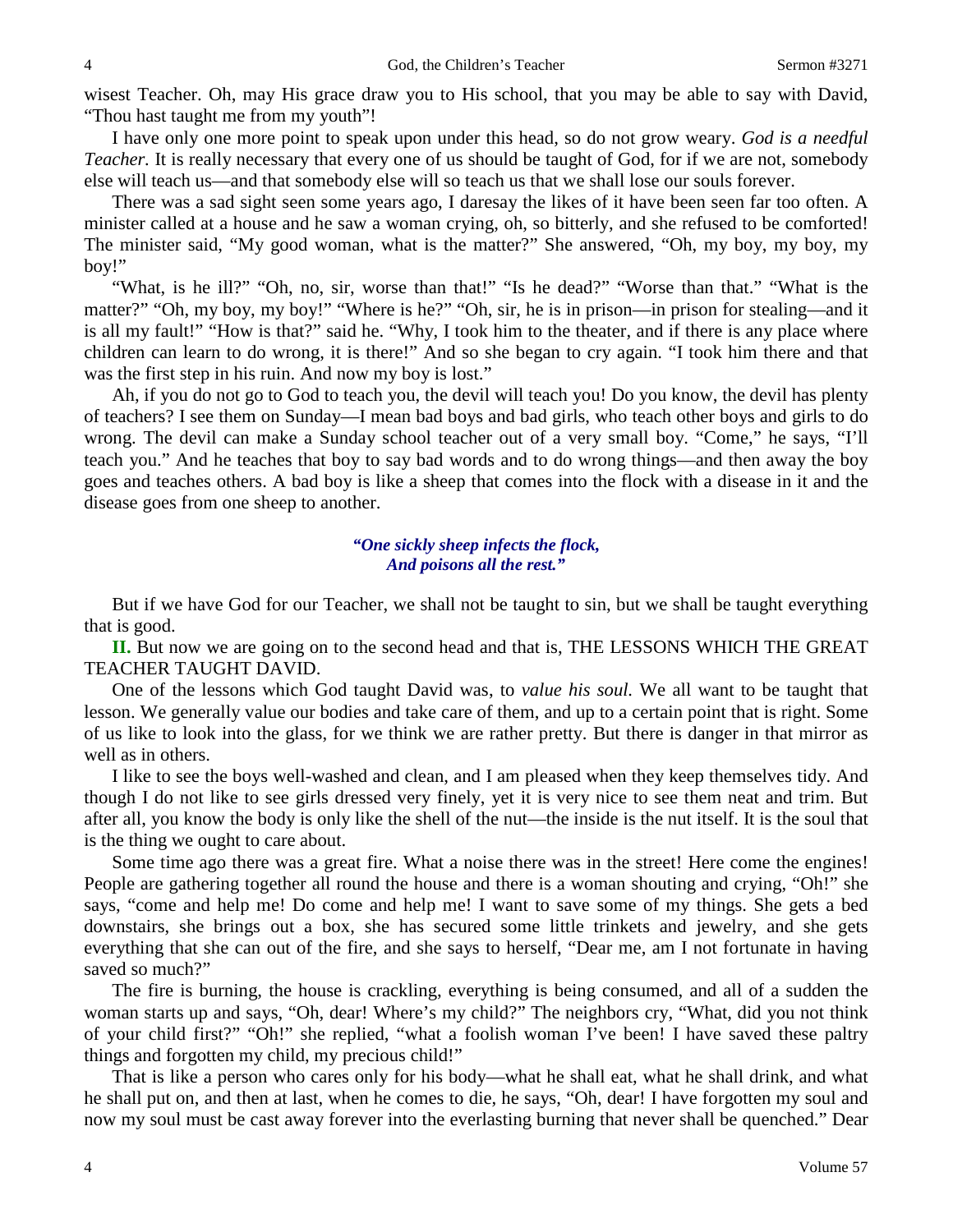children, I hope God will teach every one of you in the Sunday school to look after the welfare of your soul and to recollect that if you were to gain the whole world, and lose your own soul, all the gain would be an eternal loss.

The next lesson that God taught David was to *value the world aright.* David, I am sure, valued the world aright because he says, "There be many that say, Who will shew us any good? LORD, lift thou up the light of thy countenance upon us!" And he says again, "Whom have I in heaven but thee? and there is none upon earth that I desire beside thee."

Young people generally think of this world. I will tell you a story and ask you a question. There was a little boy carrying a basket of peaches and he had to cross a railway. Just as he crossed it, the train came up and went right over him and crushed him to atoms. A little girl heard that story, and I do not think you could guess what question she asked, because it was such a silly question that you never would guess it, I think.

Her mother said the dear little boy was all crushed to pieces by the train going over him, but the little girl was silly enough to say, "Mother, what became of the peaches?" Was not that a foolish question to ask? Now, when I hear of people dying, and I often do hear of persons who have been living without God, and without Christ, and they have been said to be "worth" perhaps £20,000, or £50,000, what silly question do you think I hear people ask?

They say, "How much money did he leave?" as if that was of any consequence at all compared with the other question, "What has become of his soul? Where is his immortal spirit?" The little basket of peaches that the child carried was nothing compared with the boy himself, and all that you can ever gain in this world is nothing compared with your own self, your own real self—your soul. So I hope you will be taught by God's grace to put the world in its right place and look at it as being nothing compared with the saving of your soul.

Another thing that David was taught of God was, *to see his sin.* I know that, in your classes, you have read the 51<sup>st</sup> Psalm. How much David talks about his sin in that Psalm! He says, "My sin is ever before me." This is one of the lessons that every boy and every girl here must learn if they would enter heaven. You must learn that you are a sinner and learn it so that it makes you mourn and cry out before God.

I saw, last week, in the West-end of London, two soldiers, with bayonets fixed, one walking on one side of a soldier, and the other on the other side of him, and the man who was walking in the middle had a coat over his hands. I knew what that meant—he had handcuffs on his wrists. He had been deserting and he had his hands chained together, but he did not want the people to know it, and therefore he had asked his comrades to be kind enough just to throw a cloak over his hands, so that he might not look as though he was chained. I do not blame him for that.

But you know, the devil—though men are all chained by nature and are, all of them, slaves—puts something over them so that they cannot see their chains and they walk on believing that they are free, whereas they are in the worst possible bondage. One of the best lessons you can learn is to find out that you are a slave and that you need someone to set you free. To find out that your soul is sick and needs to be healed. Oh, may God's Spirit teach you that, and teach it to you in your youth!

But better still, the next lesson that God taught David was, *where the remedy was for all his sins.* If you read the  $51<sup>st</sup>$  Psalm, you can hear him say, "Purge me with hyssop, and I shall be clean: wash me, and I shall be whiter than snow." David knew that the blood of Jesus Christ could take away his sin.

I have heard, but I do not know whether it is true, that a little creature called the ichneumon, which lives in Egypt, lives by killing and eating snakes. It is a very useful little creature, for it destroys many things that would be deadly to men. But sometimes these snakes bite the ichneumon and he would die, but the story goes that there is a kind of grass growing near the river which heals snakebites—and as soon as ever the ichneumon gets bitten and feels the poison—he runs away to this little herb and nibbles at it, and gets healed directly.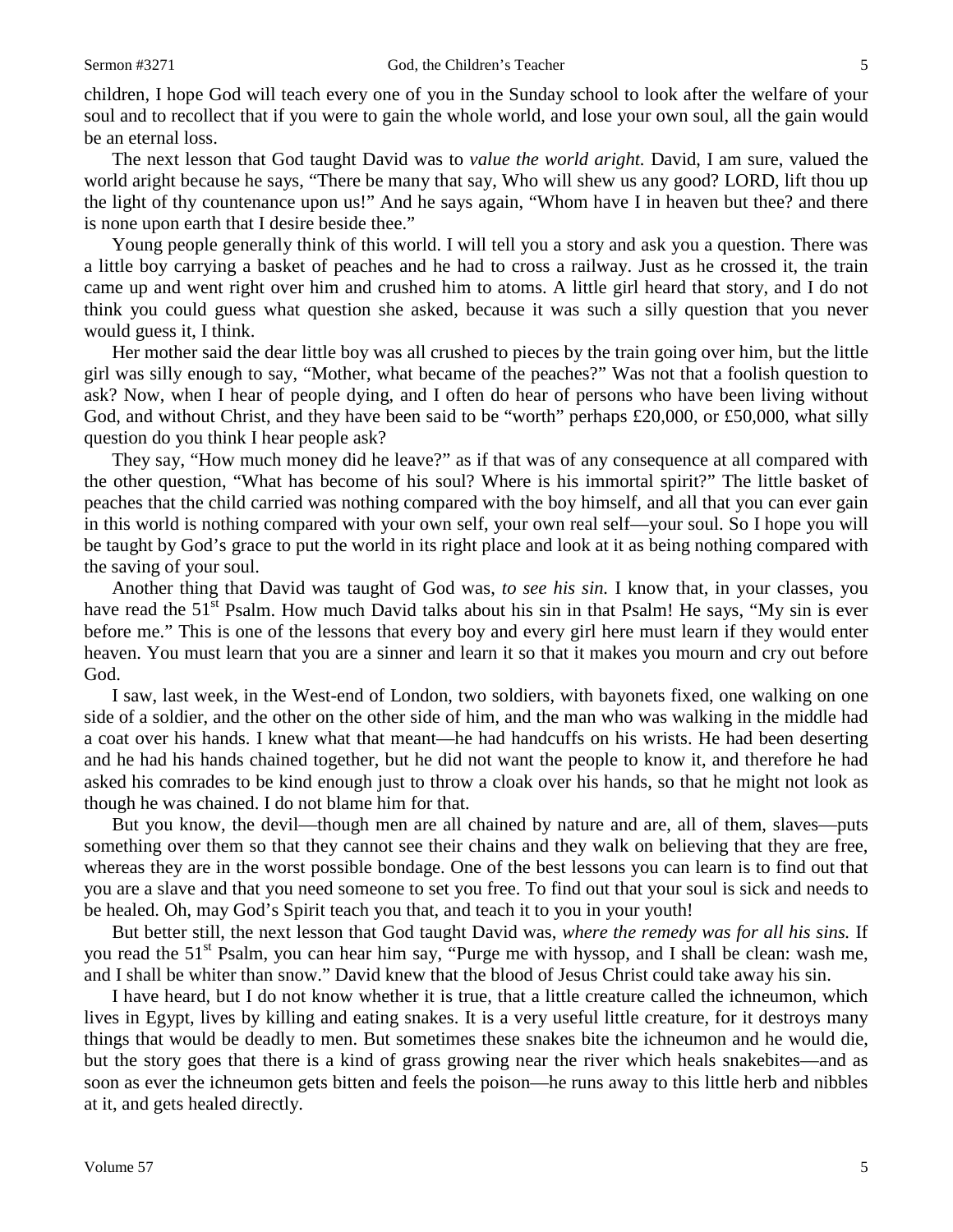Whether it is true or not, you and I have been bitten by the old serpent, Satan, and there is "the Plant of Renown," the Lord Jesus Christ—and if we go and feed upon Him, all the wounds that sins can make will soon be healed.

Well, these were very good lessons to be learned by David. Let me remind you what they were. God taught him to value his soul, to value the world aright, to see his sin, and to see the remedy for it.

Another thing David learned was *to live as in God's sight*. How wonderfully David talks, in various parts of the Psalms, about God seeing him! When I was a boy, about the size of many of these boys that I see before me here, my father made me learn that long Psalm, the  $139<sup>th</sup>$  in which Dr. Watts puts thus the great truth that God is everywhere and can see everyone—

> *"If mounted on a morning ray I fly beyond the Western sea, Thy swifter hand would first arrive, And there arrest Thy fugitive.*

*"Or should I try to shun Thy sight Beneath the spreading veil of light, One glance of Thine, one piercing ray, Would kindle darkness into day.*

*"The veil of night is no disguise, No screen from Thy all-searching eyes; Thy hand can seize Thy foes as soon Through midnight shades as blazing noon.*

*"O may these thoughts possess my breast, Where'er I rove, where'er I rest! Nor let my weaker passions dare Consent to sin, for God is there."*

One other lesson David learned was this, *he learned to prepare to die.* This is one of the grandest lessons that any man can ever learn for, you know, we must all die. There was a great king, who was a great warrior as well as a king. His name was Saladin and when he was very ill in his tent, he said to his generals who gathered round him, "Go and fetch the crescent banner, around which my warriors have always rallied in the day of battle."

So they brought it in, on a long lance, and they unfurled the colors right before him, and the dying man said, "Take off the colors, and see, there is the shroud that I have had prepared to wrap me in when I am dead. Now, put the shroud on the lance instead of the colors." And they did so. These were the last words he uttered, "Go and take that shroud on the lance, and go through every street of the city and cry aloud, 'This is all that remains of the mighty Saladin! This is all that remains of the mighty Saladin!'"

And this is what will be said of all of us, "This is all that remains of that fair girl with the beautiful hair." "This is all that remains of that dear boy who was once so full of mirth and laughter." "This is all that remains of that grey-headed man, so wise and learned." "This is all that remains of the merchant with all his wealth." Or "This is all that remains of the preacher with all his speech." Oh, to be ready, thoroughly ready, whenever the summons shall come for us to leave this world behind us and go to the better land!

**III.** Now the third head is about WHEN THE SCHOLAR WENT TO SCHOOL. I hope none of these boys who go to school ever go too late. "Dilly, dilly dollar," don't they say? "Ten o'clock scholar." He is always a bad scholar who comes in late. Those who go to God's school are never very good scholars if they go too late. When did David go to God's school, according to the text?

THE CHILDREN: "In his youth."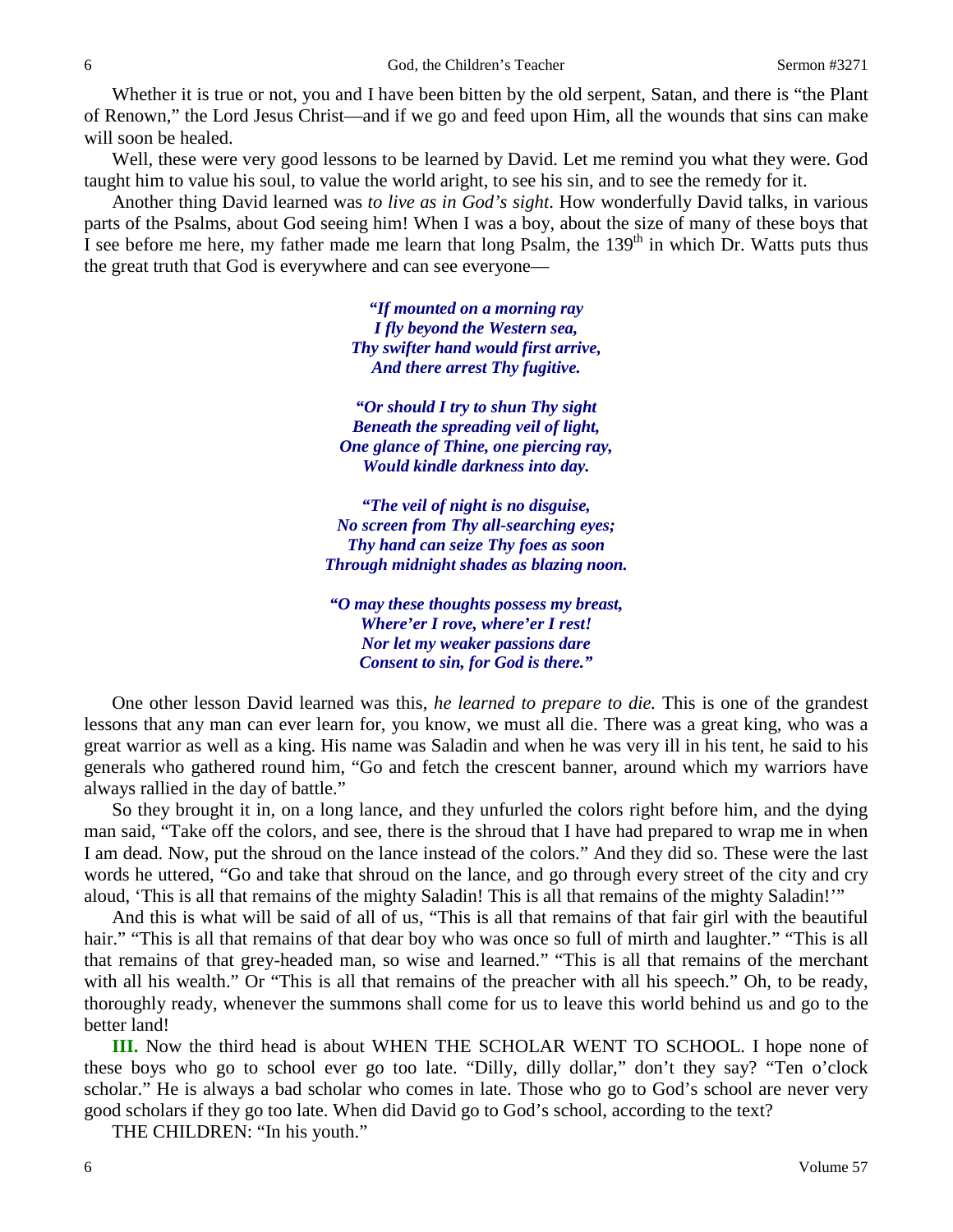Mr. SPURGEON: That is right—in his youth. He says, "O God, thou hast taught me from my youth." He went to school in his early days and that is one of the reasons why he turned out so good a scholar, because he went to school early.

Why should we go to God's school early? I think we ought to do so, first, *because it is such a happy school*. Schools used to be very miserable places, but nowadays, I really wish I could go to school again. I went into the Borough Road School the other day, into the Repository, where they sell slates, and pencils, and books, and all such things.

The person who was there said to me, "Do you want to buy any of these things?" I said, "What are they?" He opened a box, and I said, "Why, they are toys, are they not?" He answered, "No, they are not. They are used for the lessons that are taught in the Kindergarten school." I said, "Why, if I were to take them home, my boys would have a game with them, for they are only toys!" "Just so," he said, "but they are what are used in the Kindergarten school to make learning the same as playing, so that little children should play while they are learning." Why, I thought, if that were so, I should like to go at once!

Now, those who go to God's school are made much more happy than any toys can make children. He gives them real pleasure. There is a verse, I don't know how many of you know it. I will say the first line, you say the second, if you can.

Mr. SPURGEON: "'Tis religion that can give" The CHILDREN: "Sweetest pleasures while we live;" Mr. SPURGEON: "'Tis religion must supply The CHILDREN: "Solid comfort when we die."

Another reason why boys and girls should try to get to God's school very early is *because they will not have so much to be sorry for afterwards.* Two or three times during the last fortnight, I have heard good men pray in the Tabernacle, and each one has said something like this, "O God, save my dear children! Grant that they may never go into sin as I did, that they may never have so much to repent of and to weep over as I had!"

That was the father of some boy here, I expect. And oh, I know if he were here tonight, he would say, "Dear boy, dear girl, do not go into sins which will afterwards cause you to weep." This story will show you what I mean.

A boy's father once said to him, "Now, John, I will tell you what I am going to do to make you look at yourself a little. Every time you do wrong, I am going to drive a nail into that post—and every time you do right, and are a good boy, I shall draw one out." "Well," John thought, "I will not have any nails in that post if I can help it."

But they did get in somehow—boys will be boys and girls will be girls—and there were a lot of nails in the post, and the boy felt very sorry as he saw them, for they seemed to speak to him, and to say, "You disobeyed your father that day. You disobeyed your mother another day," and he thought he *would* be a good boy.

So he tried with all his might and got half the nails out—and after a while, he got every nail out of the post. And what do you think he said then? His father said to him, "You have got all the nails out, John." "Yes, Father," he said, "but there are the holes still there. There are the holes still there."

Now when God's grace comes to a man who has led a wicked life from his boyhood, it pardons him and takes the nails out. "Ah!" he says, "but there are the holes still there. I recollect the sins I did and they have done me serious hurt, though God has forgiven me." One good man said, "I never shall forgive myself, to think that I lived so long without serving God." Get then, dear children, to God's school early, that you may not have the holes in the post, nor have so much to be sorry for in your after life.

Another reason why I would have boys and girls go to God's school early is *because it will make them most useful.* A man cannot be very greatly useful who has only the fag end of his life to use for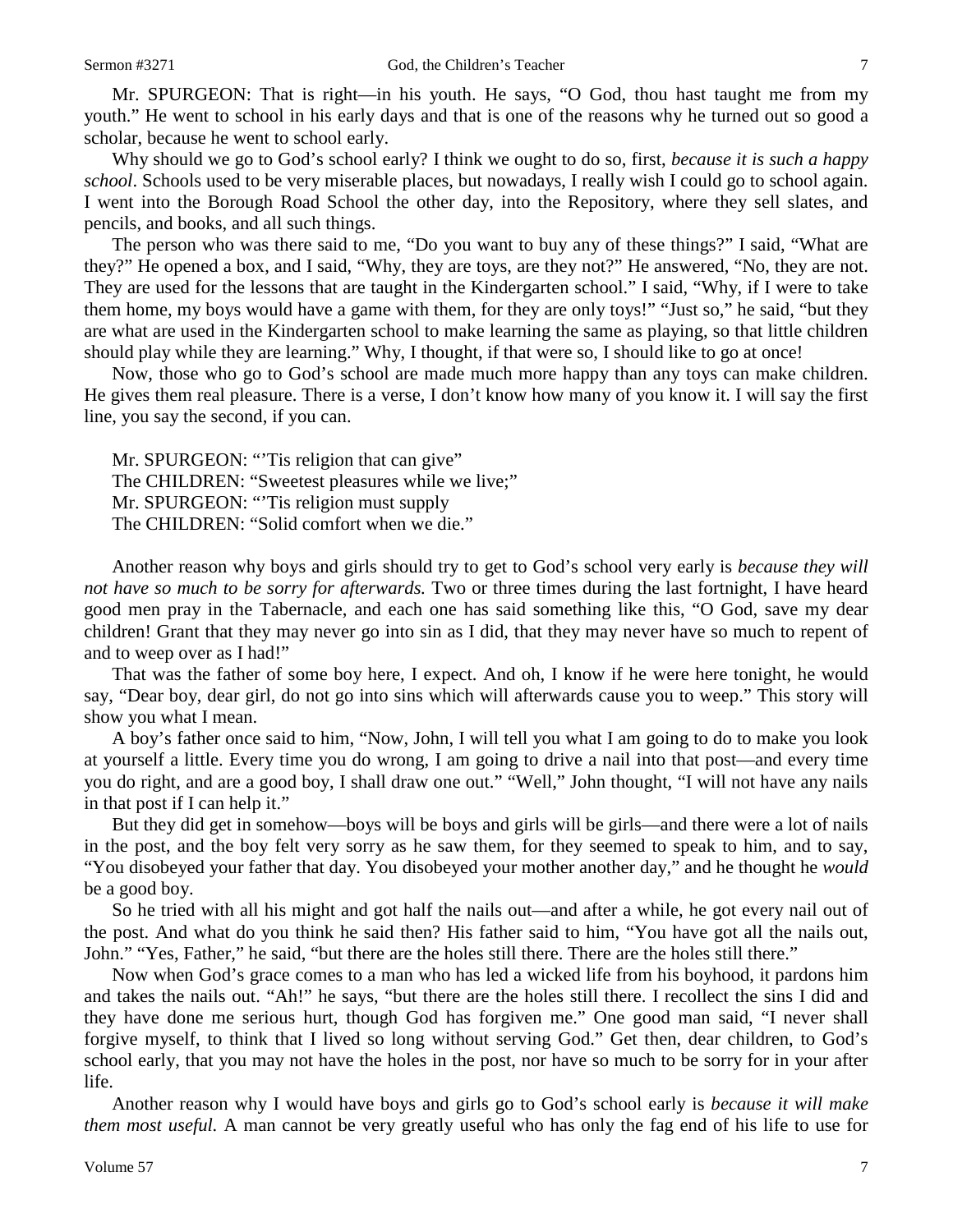God. The tree that has been transplanted very lately cannot be expected to bear much fruit. But a tree that was put into the soil when but a scion, and that has continued to grow there, year after year, is more likely to become a good fruit-bearing tree.

One other reason why I would have you go to God's school soon is that *you will die soon.* Even if you live long, life will be very short. Oh, that God's mercy would take you into God's school now, even tonight, that you may be able to say with David, "O God, thou hast taught me from my youth." Let this be your cry,

> *"Soon as my youthful lips can speak Their feeble prayer to Thee, O let my heart Thy favor seek; Good Lord, remember me!"*

**IV.** Now the last thing, and this is the most important of all tonight, and it will not take many minutes to tell you about it, the last thing is this. David said, "God, thou hast taught me from my youth." But David is now dead. I wonder whether there are some here tonight who can say the same as he did? I hope there are many. So the last head is, THE SCHOLAR—WHERE IS HE? THE SCHOLAR— WHERE IS SHE?

Pass those questions all round the building and I hope there are many who will be able to say, "O God, thou hast taught *me*"—Mary, Jane, Thomas, William—"thou hast taught *me* from my youth." I do not suppose you could make much of a speech tonight if you were on this platform, but do you know, if I could have my choice between being able to speak as well as Mr. Gladstone, who spoke so grandly last night, or only be able to say, "O God, thou hast taught me from my youth"—if I could only have one of the two—I should certainly choose the latter. There is more music in that sentence than in all the eloquence of the greatest orator.

I shall now ask a question or two, and then I shall have done. All the children here believe that when we have gone from this life, we shall go into another world. And you are all hoping, I am sure, that when you die, you will go to that happy land of which we sometimes sing,

> *"There is a happy land, Far, far away, Where saints in glory stand, Bright, bright as day; Oh, how they sweetly sing, Worthy is our Savior King, Loud let His praises ring, Praise, praise for aye.*

*"Come to this happy land, Come, come away: Why will you doubting stand? Why still delay? Oh, we shall happy be, When from sin and sorrow free; Lord, we shall live with Thee, Blest, blest for aye!*

*"Bright in that happy land Beams every eye; Kept by a Father's hand, Love cannot die. On then to glory run,*